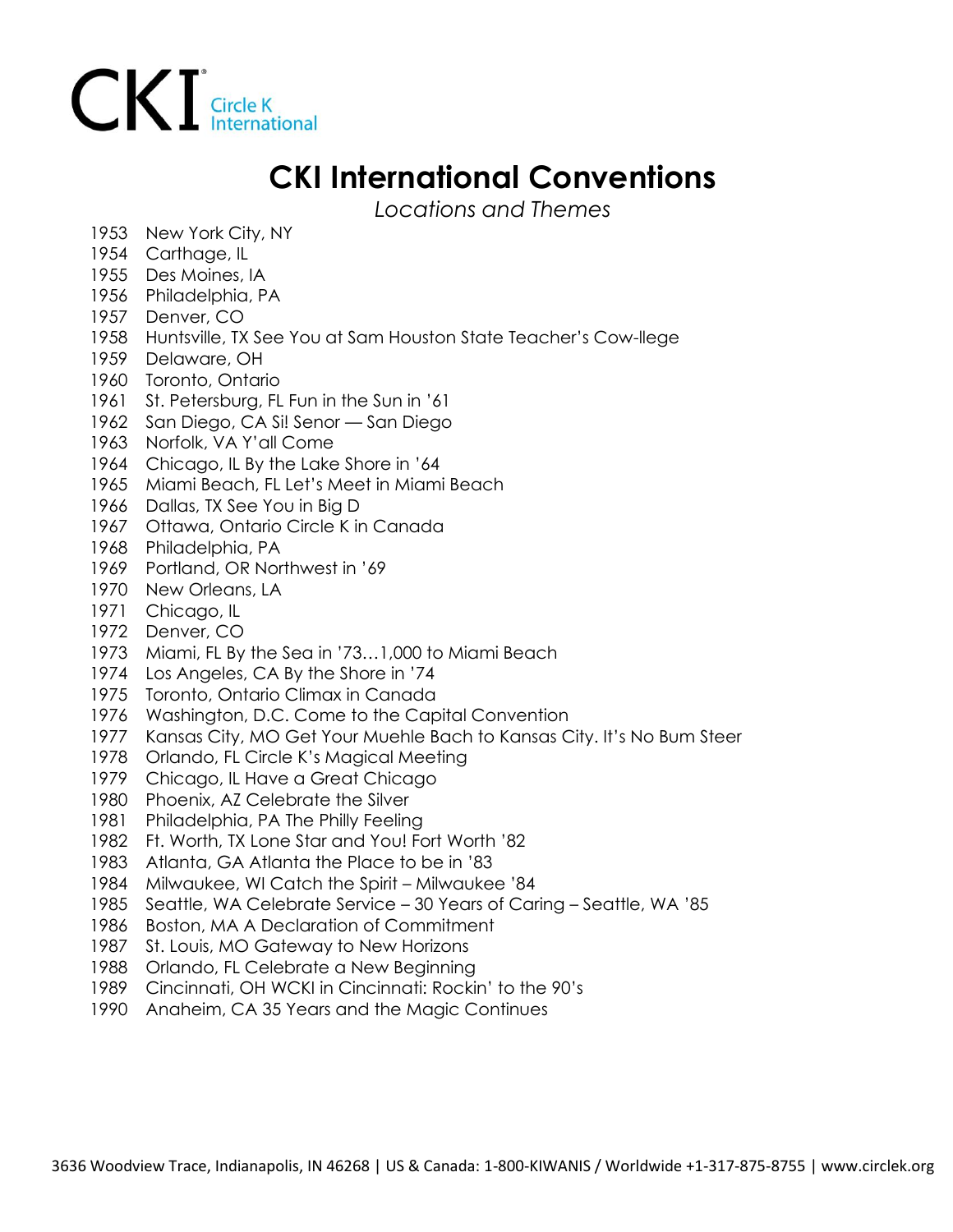## $CKI$  Circle K

- 1991 Baltimore, MD Anchors Aweigh for Circle K
- 1992 San Antonio, TX Sharing One Vision
- 1993 Nashville, TN A Celebration of Service
- 1994 St. Louis, MO Envision Excellence
- 1995 Phoenix, AZ Expanding Horizons…40 Years of Service
- 1996 Philadelphia, PA Service: Foundation for our Future
- 1997 Chicago, IL Moving on the Winds of Change
- 1998 Ocho Rios, Jamaica Oceans of Opportunity…CKI in Reggae Land
- 1999 Houston, TX Saddle Up for Service
- 2000 San Diego, CA Catch the Wave of Service
- 2001 Buffalo, NY Lighting the way to the future: Service on the edge
- 2002 Orlando, Florida Service in the Sun
- 2003 Indianapolis, Indiana The Kiwanis-Family United in Service
- 2004 St. Louis, Missouri A Family United in Service
- 2005 Greensboro, North Carolina 50 Never Looked So Good
- 2006 Boston, Massachusetts Navigating the Seas of Service
- 2007 Portland, Oregon Planting Seeds of Service
- 2008 Denver, Colorado Reaching New Heights
- 2009 Birmingham, Alabama Birmingham. Be there!
- 2010 St. Louis, Missouri Meet us in St. Louis
- 2011 Virginia Beach, Virginia Come for the fun, stay in the sun
- 2012 New Orleans, Louisiana Big Service in the Big
- 2013 Vancouver, British Columbia
- 2014 Nashville, Tennessee The Sounds of Service
- 2015 Indianapolis, Indiana Kiwanis Centennial / Kiwanis 100
- 2016 Toronto, Ontario, Canada Following the PATH to Service
- 2017 San Antonio, Texas The Sun Never Set on Service
- 2018 Chicago, Illinois The Best it's Ever Bean
- 2019 Orlando, Florida Experience the Magic of Service
- 2020 Virtual Conference: CKI Next
- 2021 Austin, Texas